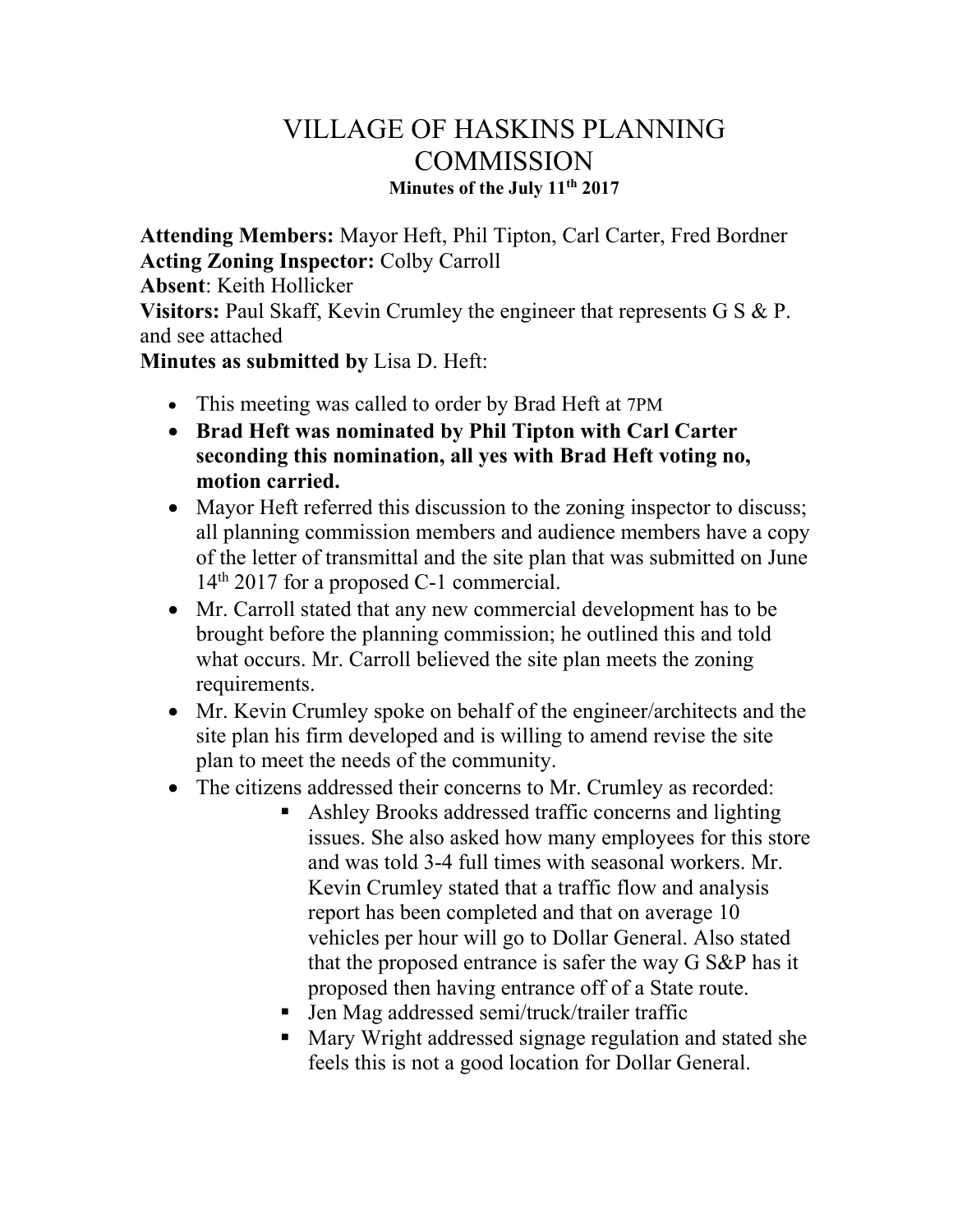- Betsy Roberts addressed entrance into parking lot and why not on King Road.
- James Miller addressed King Road
- John Eddington (sp?) does not believe Dollar General Meets zoning code requirements according to 302.1 "small local businesses" and "large generators of traffic".
- Mike Richardson does not like Dollar General, he would be ok with any other store as he feels a dollar general would be a disruption to the community. His kids ride bikes there, there is a school bus stop there and this location is right in the middle of a residential neighborhood.
- Safety concerns due to no fire coverage until after 5PM.
- Michelle Steedman addressed concerns about what the store hours would be and if the village would have police protection available.
- Wayne Weber inquired about store house and would prefer a different location for this business.
- Marissa Shank (sp?) asked if there was a better location available. Asked what to do to stop this.
- John Roeser asked how the village residents can stop this plan.
- Georgie Berry is concerned about the tree line and the placement of the dumpster and what the delivery hours will be. She does not live in the area of location however is concerned for others. Ms. Berry also wanted to know how Dollar General is going to do to be a good neighbor and what they will do for the community to support locals. Ms. Berry also asked that if Dollar General does not continue who will maintain an empty building.
- $\blacksquare$  Mr. Carrol read a section 2.8(C) and informed that this is privately owned property and the village cannot randomly change zoning that there is procedures to follow.
- A resident asked what Dollar General will do for the village financially? This resident stated do not let corporate speak and to hold them accountable.
- Chuck Stedman is concerned with the deliveries and if the village streets capable of handling the trucks.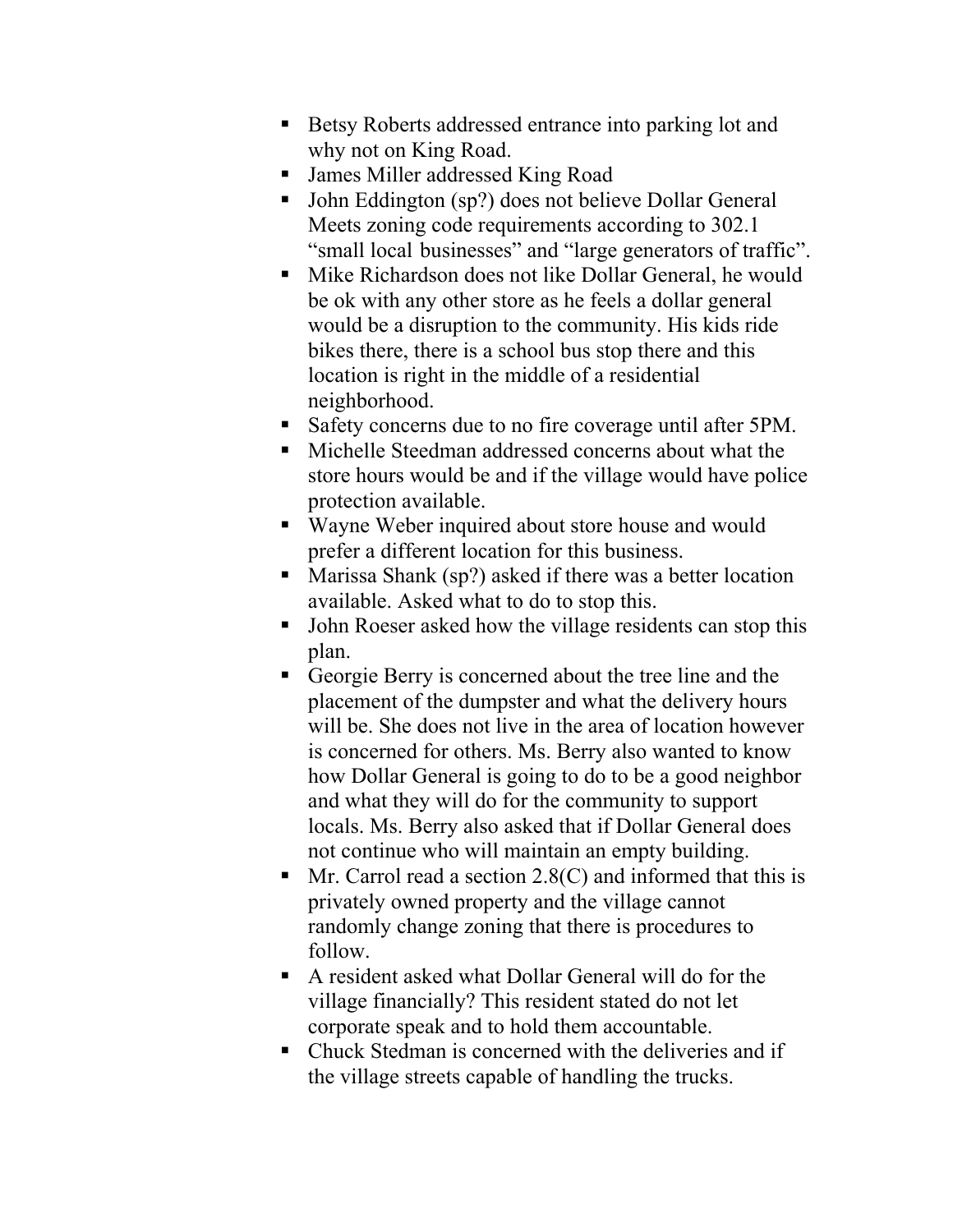- Michelle Steedman inquired about store hours and feels there will be law enforcement issues. Colby Carroll addressed the law enforcement issues. She also asked what the definition of growth as she respects growth however does this business count as appropriate growth?
- **Brian Burke stated he does not want any more** development in the village. He has lived here for 1 year he would like to see a park or place to fish, not concrete. Brad Heft told of the plans that were for the Kingsbury Subdivision with parks and more homes. This land is owned by Mr. Long and the village cannot tell him what to do with it as long as if fall within the zoning regulations.
- Ashely Broods stated she doubts residents in the village will support Dollar General. She will not support it and stated there is plenty of commercial land at 582/25; this location that is proposed does not make sense to her.
- Ed Jacobs asked why this lot, why not back further, he also feels there will be truck issues into the entrance.
- Crystal Yaw who moved here from Defiance stated that Dollar General go up "pretty", she asked what they will do go keep the store pretty. The Dollar Generals in Defiance are not pretty. She does not want to see the deterioration of the stores. Kevin Crumley stated that would be up to the village to uphold the zoning on this.
- Amy Farmer would like a representive from Dollar General to be at the next meeting.
- Andrew Gustafson Jr. Thanked the Mayor and Zoning Inspector and the residents in attendance on that have identified areas of concern.
- Wayne Webber asked size of 9100 sq. feet on how that compares to other Dollar Generals.
- Mike Richardson asked about traffic study and if there was an ordinance in place incase Dollar General vacates and stated that the planning commission works for the residents. Brad Heft asked about the truck that sits in Kingsbury with the resident that owns it being in attendance. Mary Wright is ok with this truck sitting here because he is part of the neighborhood.